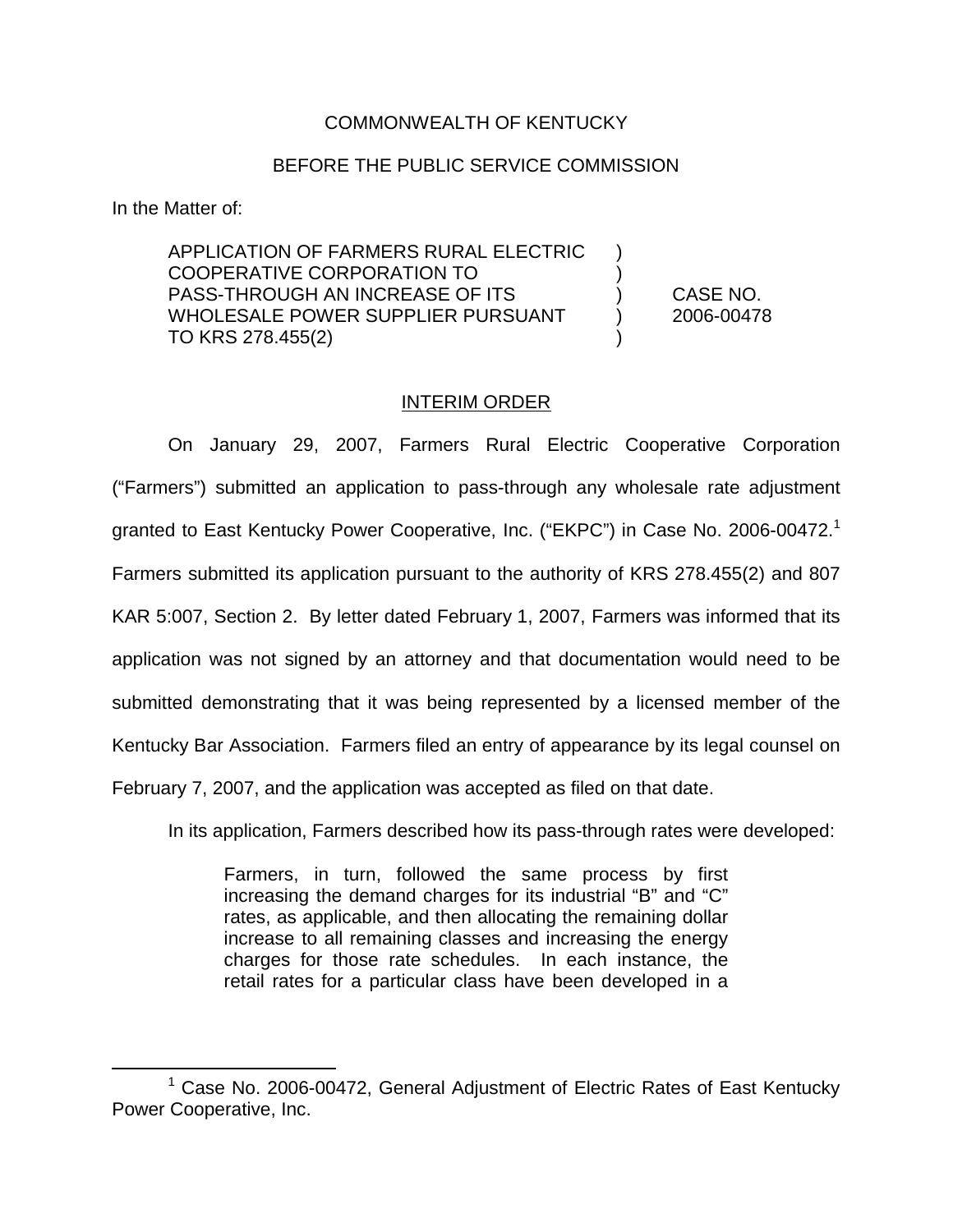manner that is consistent with the method proposed by EKPC. The proposed rate design structure at retail does not change the rate design currently in effect and is consistent with the rate design methodology used at wholesale. $<sup>2</sup>$ </sup>

In support of its proposed pass-through methodology, Farmers stated that each Member System must recover the dollar increase from the new wholesale rates and that it is important to implement retail rates that mirror the change at wholesale, while still complying with the proportionality and rate design requirements.<sup>3</sup> It further states that EKPC and the Member Systems understand that a "pure" proportional increase at retail would result in increases to customer, demand, and energy charges, but it does not agree that strict adherence to the existing proportion of revenue at retail by these components is reasonable. In support of this position it stated, for example, that EKPC and the Member Systems cannot justify a change to the customer charge as EKPC's proposed wholesale rate increase has no relationship to customer cost because EKPC has not proposed an increase in its substation or metering point charge.<sup>4</sup>

Farmers argues that KRS 278.455(2) explicitly recognizes "proportional" allocation without stating a specific method and, that it is reasonable for it to maintain the rate design relationship from wholesale to retail that has existed for a number of years.

Farmers also provided comparative analyses of its present and proposed revenues that reflected the percentage that each rate schedule or class represented of

<sup>&</sup>lt;sup>2</sup> Application at 2.

<sup>&</sup>lt;sup>3</sup> Response to the Commission Staff's First Data Request dated March 12, 2007, Item 2(b).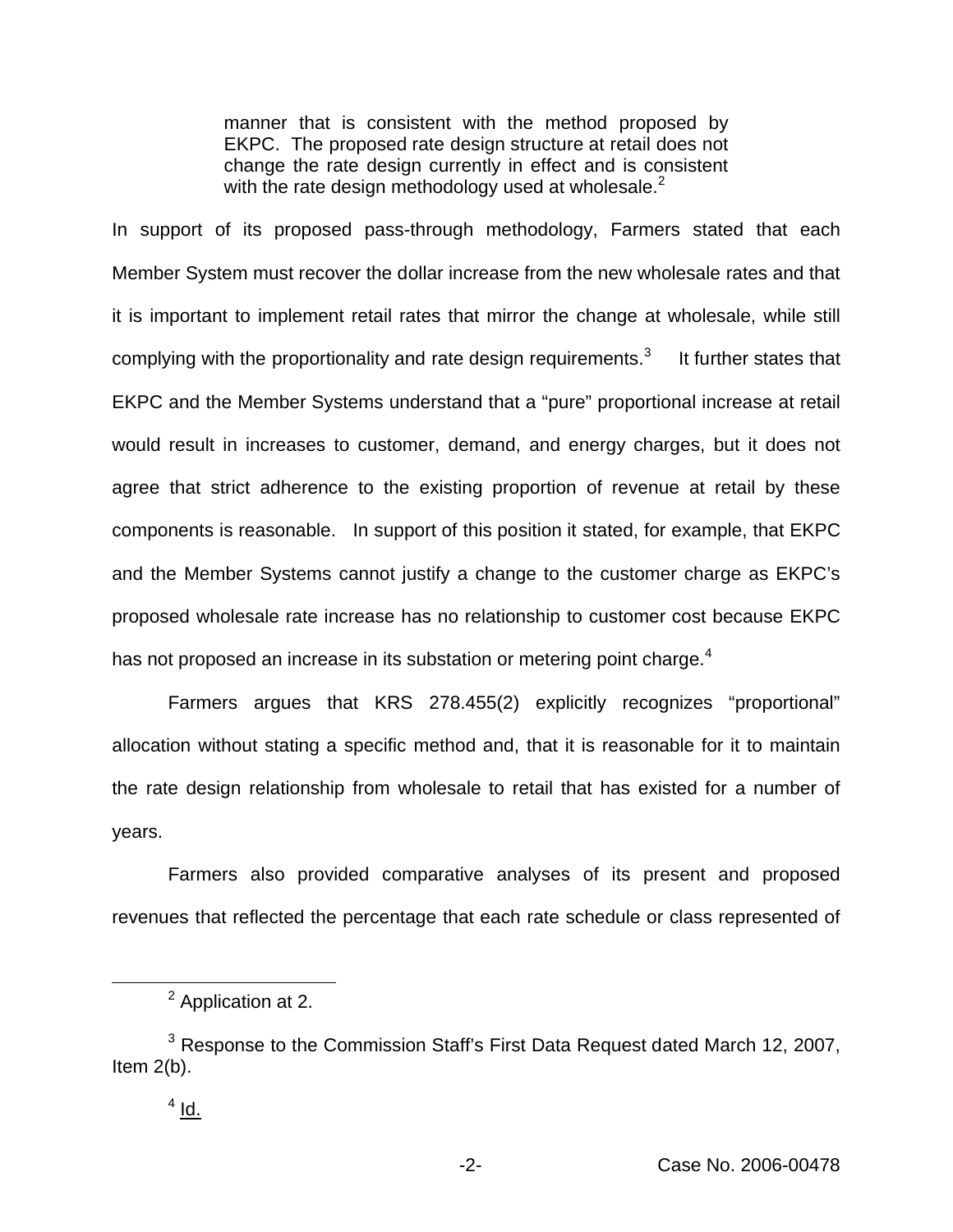the total revenues and that reflected the percentage that each component of the base rates within each rate schedule or class represented of the total base rate revenues.<sup>5</sup>

KRS 278.455(2) provides that a distribution cooperative may change its rates to reflect a change in the rate of its wholesale supplier if the effects of an increase or decrease are allocated to each class and within each tariff on a proportional basis that will result in no change in the rate design currently in effect. Further, 807 KAR 5:007, Section 2(2), provides that the distribution cooperative shall file an analysis demonstrating that the rate change does not alter the rate design currently in effect and the revenue change has been allocated to each class and within each tariff on a proportional basis.

The Commission has reviewed the approach proposed by Farmers to passthrough any increases in the wholesale rates from EKPC and to allocate any increases to its retail rates. Based upon this review, the Commission finds that Farmers' approach does not comply with the provisions of KRS 278.455(2) and 807 KAR 5:007, Section 2(2), and therefore it should be rejected. Both the statute and administrative regulation are quite clear that the allocation of the wholesale rate increase must not change the retail rate design currently in effect and that the wholesale rate increase must be allocated to each retail class and within each retail tariff on a proportional basis. There is no provision in either KRS 278.455 or 807 KAR 5:007 requiring that there be a correlation between the proposed wholesale rate design and the proposed retail rate design. Moreover, there is no provision or requirement that the process utilized to develop the wholesale rates must be followed or duplicated in the retail rates.

 $<sup>5</sup>$  ld., Item 3(a).</sup>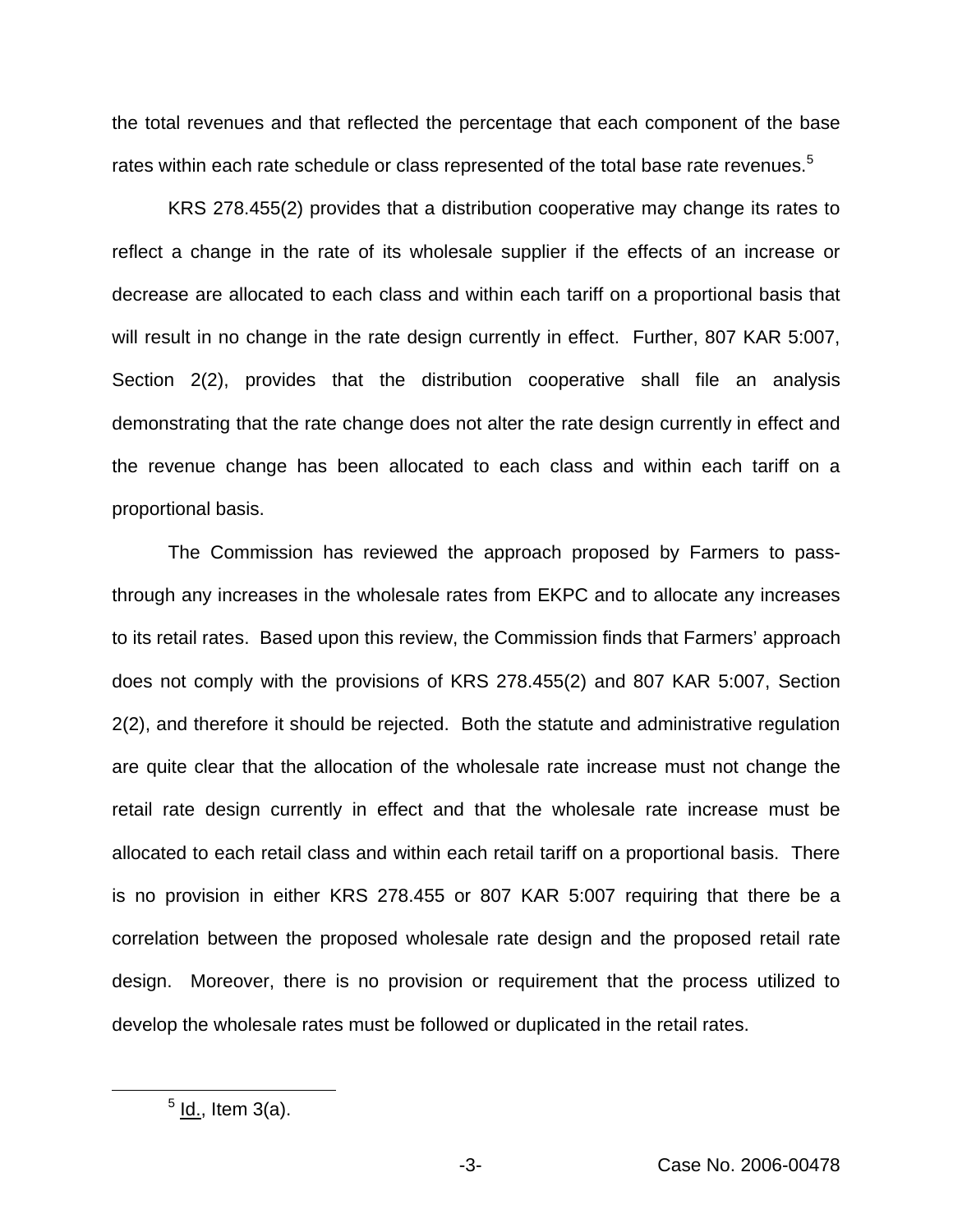What is required is an allocation of the wholesale rate increase to the retail rates, on a proportional basis to each retail class and within each retail tariff, in a manner that does not change the existing distribution cooperative rate design. Contrary to the arguments of Farmers and EKPC, the Commission finds that the statute and administrative regulation require the distribution cooperative to follow a "strict adherence" to the existing proportion of revenues at retail, by rate mechanism component. Farmers and EKPC have offered no evidence supporting their contention that the pass-through at retail must follow the proposed wholesale rate design process in a proportional manner.

The Commission today has issued an Order in Case No. 2006-00472 authorizing an interim \$19.0 million annualized increase in EKPC's wholesale rates, subject to refund, which becomes effective for service rendered on and after April 1, 2007. Farmers' share of this interim increase is \$840,821. A post-hearing data response filed by EKPC in Case No. 2006-00472 on March 27, 2007<sup>6</sup> included the determination of Farmers' rates reflecting the \$840,821 interim increase. However, those rates were developed using the same approach Farmers submitted with its application. As the Commission has found that approach should be rejected, the rates submitted for Farmers on March 27, 2007 should also be rejected. Under the provisions of KRS 278.455(2), the change in Farmers' retail rates to reflect this increase must become effective for service rendered on and after April 1, 2007.

<sup>&</sup>lt;sup>6</sup> Case No. 2006-00472, Responses to Commission Staff's Data Request at Hearing on March 22, 2007, Item 2(b), Case No. 2006-00478, Attachments 1 and 2.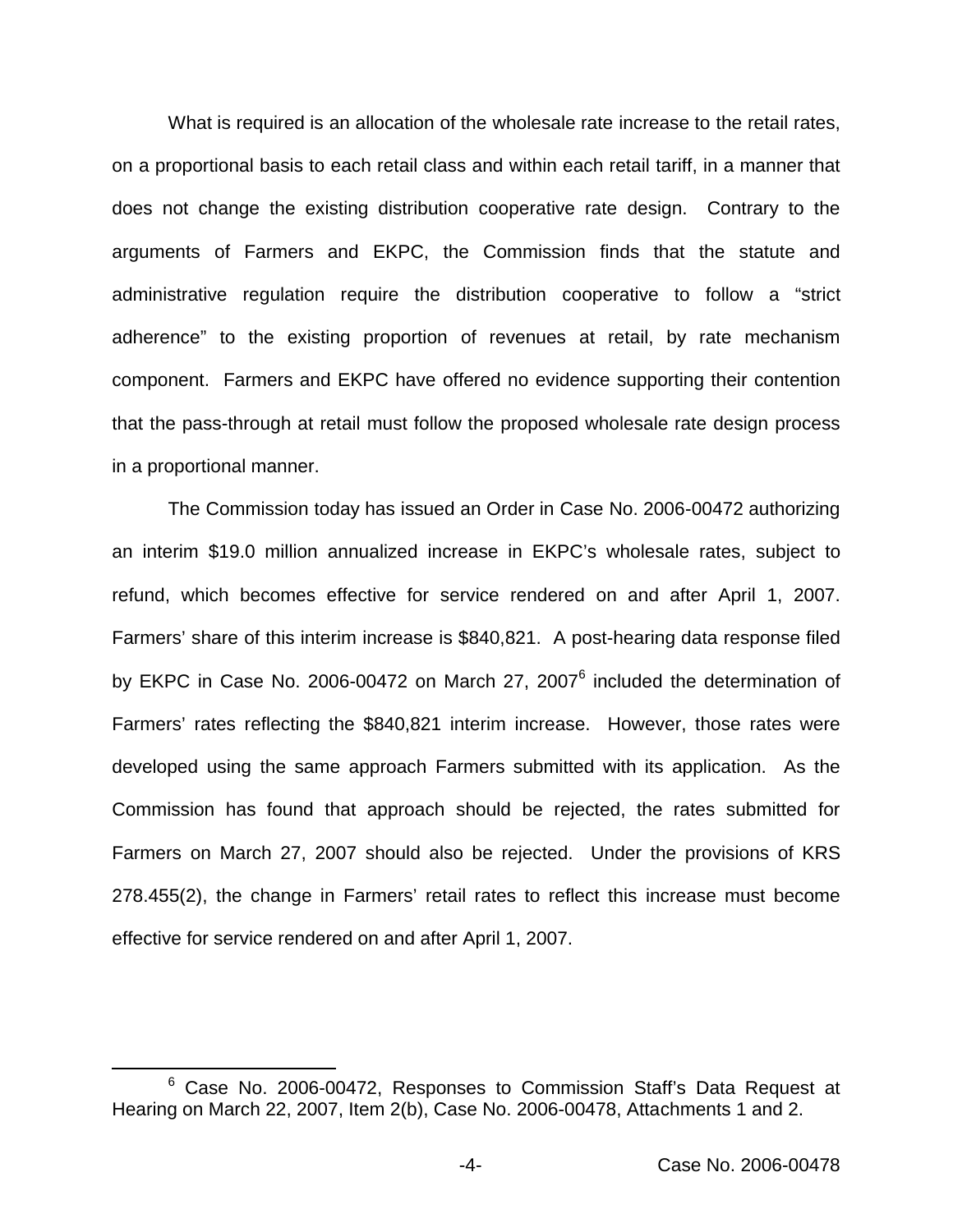IT IS THEREFORE ORDERED that:

1. The approach proposed by Farmers to allocate its portion of any increase in the wholesale rates authorized in Case No. 2006-00472 is rejected.

2. The proposed rates submitted with Farmers' application and the revised rates provided in a post-hearing data response in Case No. 2006-00472 are not consistent with the provisions of KRS 278.455 and 807 KAR 5:007 and are denied.

3. Farmers shall develop retail rates that allocate the \$840,821 interim increase in wholesale rates authorized for EKPC on a proportional basis consistent with the requirements of KRS 278.455(2) and 807 KAR 5:007, Section 2(2).

4. Farmers shall file these new interim retail rates with the Commission within 10 days of the date of this Order.

5. Farmers shall submit within 10 days of the date of this Order analyses which demonstrate the interim increase has been allocated on a proportional basis to each class and within each tariff, in a manner that does not change Farmers' existing rate design. The analyses shall follow the format required in the Commission Staff's First Data Request dated March 12, 2007, Item 3(a)(1) and 3(a)(2). The analyses are to be provided in both hard copy and electronic Excel formats. The electronic analyses shall be provided on either CD-ROM or diskette with all formulas intact.

6. The increase in interim rates approved herein is subject to refund and shall become effective for service rendered on and after April 1, 2007.

7. Farmers shall maintain its records in such a manner as will enable it, the Commission or its customers, to determine the amounts to be refunded and to whom they are due in the event that the rates approved herein are required to be refunded.

-5- Case No. 2006-00478